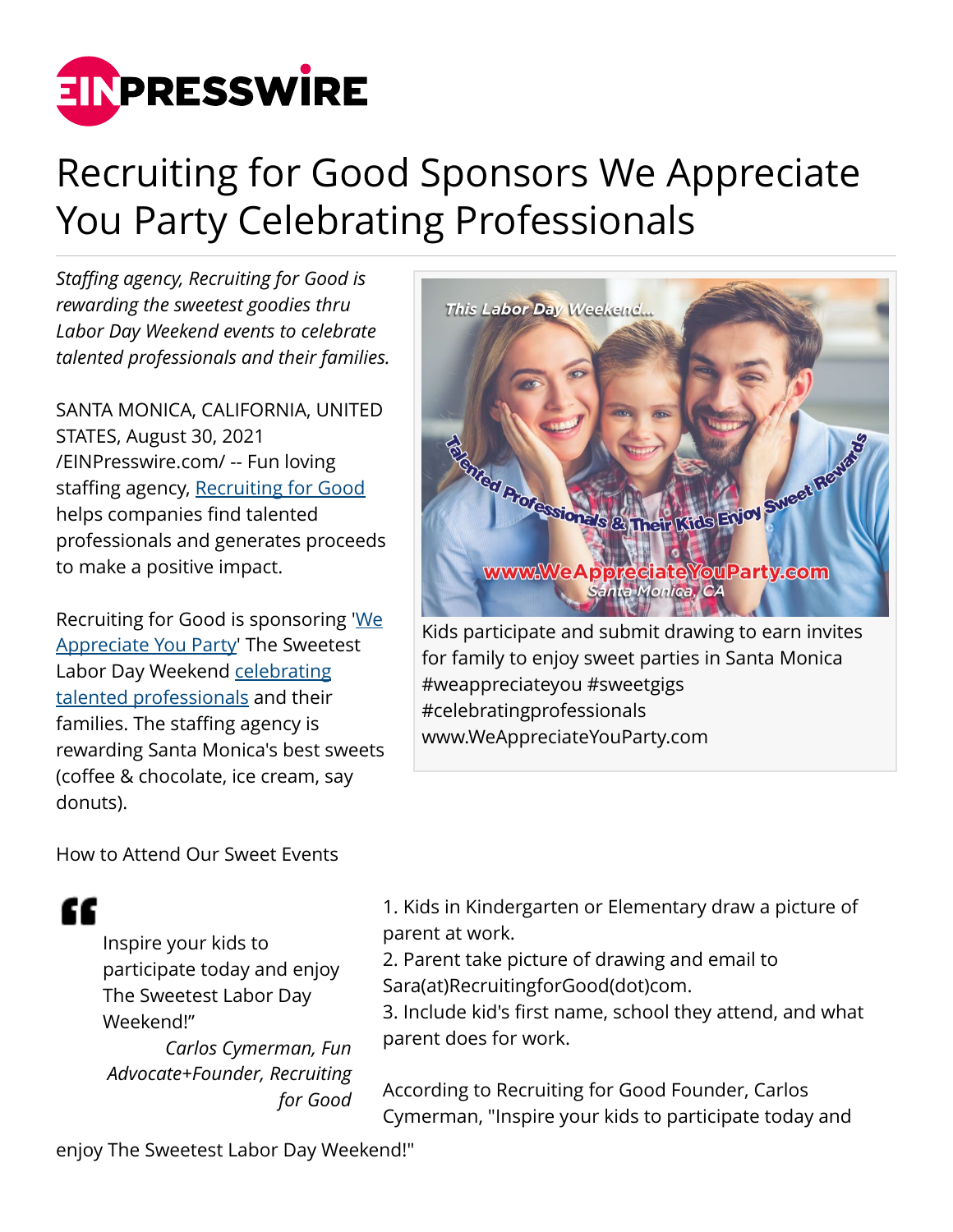#### About

Recruiting for Good generates proceeds from staffing placements to make a positive impact. We sponsor fun community celebrations and sweet gigs for kids that teach positive values, and prepare them for life. Candidates who allow us to represent them are part of our success. We celebrate them for entrusting us by sponsoring Sweet Party 'We Appreciate You.' To learn more visit

[www.WeAppreciateYouParty.com](http://www.WeAppreciateYouParty.com)

Since 1998, Recruiting for Good has been a purpose driven staffing company. Companies retain our recruiting agency to find talented and value driven professionals who love to use their talent for good in Engineering, and Information Technology. We're generating proceeds to make a positive impact. [www.RecruitingforGood.com](http://www.RecruitingforGood.com)

#landsweetjob #makepositiveimpact

## **Recruiting for Good is Our Purpose**

**Helping Professionals Land Sweet Jobs is Our Passion** Creating a Fun Meaningful US Community is Our Play

### www.RecruitingforGood.com **Grateful to Serve**

Retain Recruiting for Good to Help Us Fund Meaningful Fun in The Community #purposebeforeprofit #kickassforgood #recruitingforgood www.RecruitingforGood.com

## **LAND SWEET JOB + WORK REMOTE**

www.RecruitingforGood.com ALWAYS LOOKING OUT FOR YOU

Let Recruiting for Good Represent You...Land Sweet Job Work Remote #landsweetjob #makepositiveimpact #recruitingforgood www.RecruitingforGood.com

#hirelocaltalent Looking to land a sweet job. Let us represent you today.

Love to make a positive impact, refer your co-workers, family, and friends to land sweet jobs and earn the sweetest foodie reward. [www.GoodFoodinTheHood.com](http://www.GoodFoodinTheHood.com) #landsweetjob #goodfoodinthehood

Coming this fall, Recruiting for Good is launching the most rewarding club for talented girls The Inner Beauty Club. Participate in 3 collaborative community creative gigs to make a positive impact and earn mom and me rewards (Beauty, Foodie, Goodies). To learn more visit [www.TheInnerBeautyClub.com](http://www.TheInnerBeautyClub.com) Passion + Purpose + Play (Club for Girls in 5th Grade and Middle School). LA and NJ. #theinnerbeautyclub #makepositiveimpact #earnrewards

Carlos Cymerman Recruiting for Good [email us here](http://www.einpresswire.com/contact_author/3142562) Visit us on social media: